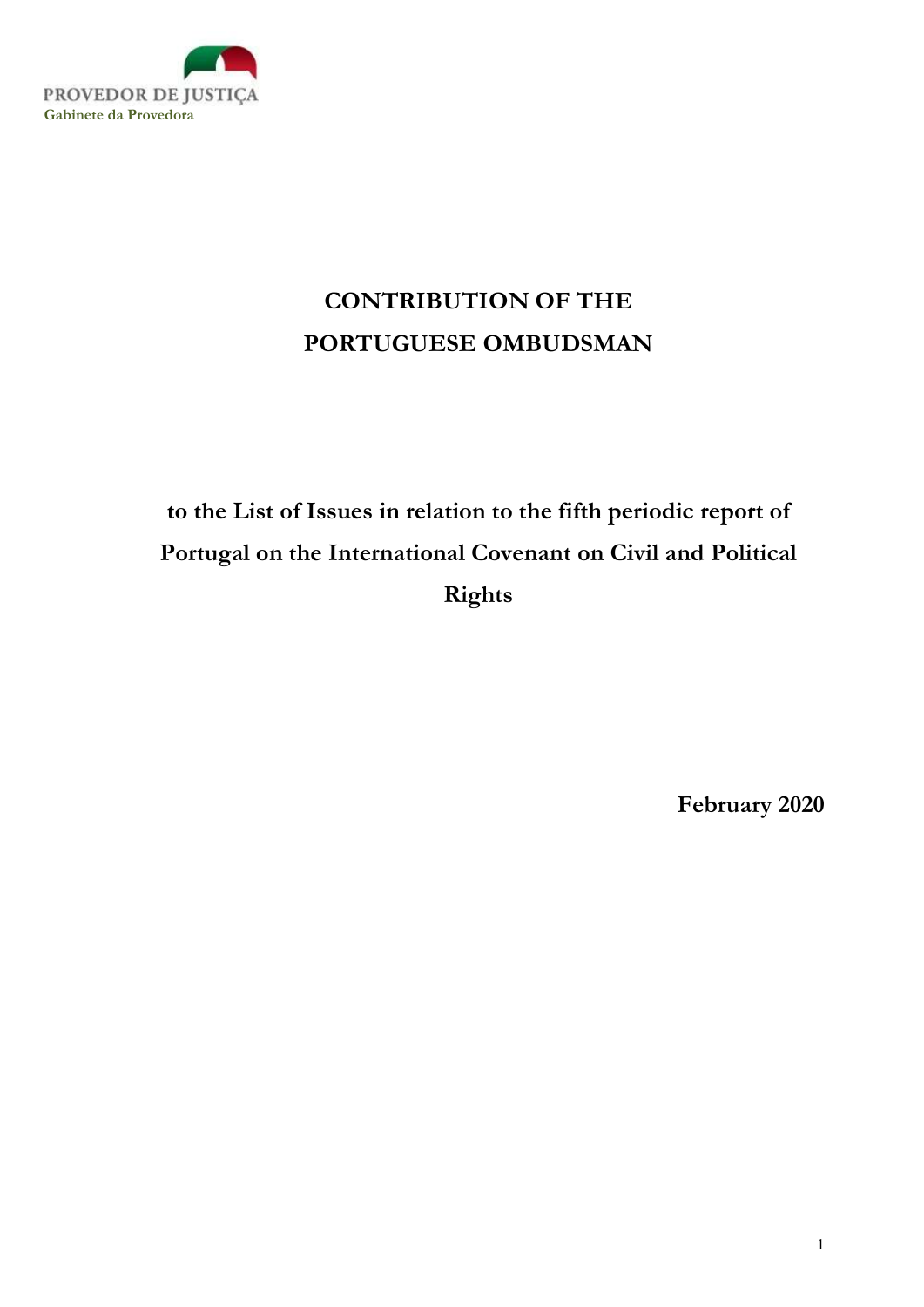

## Introduction

The Portuguese Ombudsman, in its capacity as National Human Rights Institution and National Preventive Mechanism, would like to stress the importance it attaches to the collaboration with UN monitoring bodies in the area of human rights and to welcome this opportunity to share with the Human Rights Committee its views on some of the topics covered by the list of issues in relation to the fifth periodic report of Portugal.

For this purpose, the Portuguese Ombudsman would like to present some comments as regards the issues with which it has a particular concern, due to its activity.

# 1. Constitutional and legal framework within which the Covenant is implemented (art. 2)

#### Issue 3

The Ombudsman's current structure was approved in 1991, through the Law no. 9/91, of 9 April. In 1999, the Ombudsman was designated as National Human Rights Institution (NHRI) and, since then, it has been accredited with "A" status by GANHRI for being fully in line with the Paris Principles. In 2013, it was appointed as the National Preventive Mechanism (NPM), pursuant to the Optional Protocol to the Convention against Torture. Thus, it also became responsible to monitor all places of deprivation of liberty in the Portuguese territory.

Neither the Ombudsman's designation as NHRI nor its appointment as NPM were followed by measures (namely, the reinforcement of financial and human resources) aimed at strengthening its monitoring functions. As a result, new functions as the promotion of Human Rights, dialogue with international institutions (UN bodies, Council of Europe and others), monitoring duties, visits, coordination, and reports are done by the same staff that deals the traditional tasks of the Ombudsman.

The Ombudsman has repeatedly claimed that its material and human resources are clearly insufficient. This insufficiency has also been highlighted by several international bodies such as, for example, the Committee on the Rights of the Child, which recommended the Portuguese State to "provide adequate human, technical and financial resources to the Office of the Ombudsman for the effective implementation of its mandated functions" (Concluding observations on the combined fifth and sixth periodic report of Portugal, CRC/C/PRT/CO/5-6, para. 12 (b)). The Subcommittee on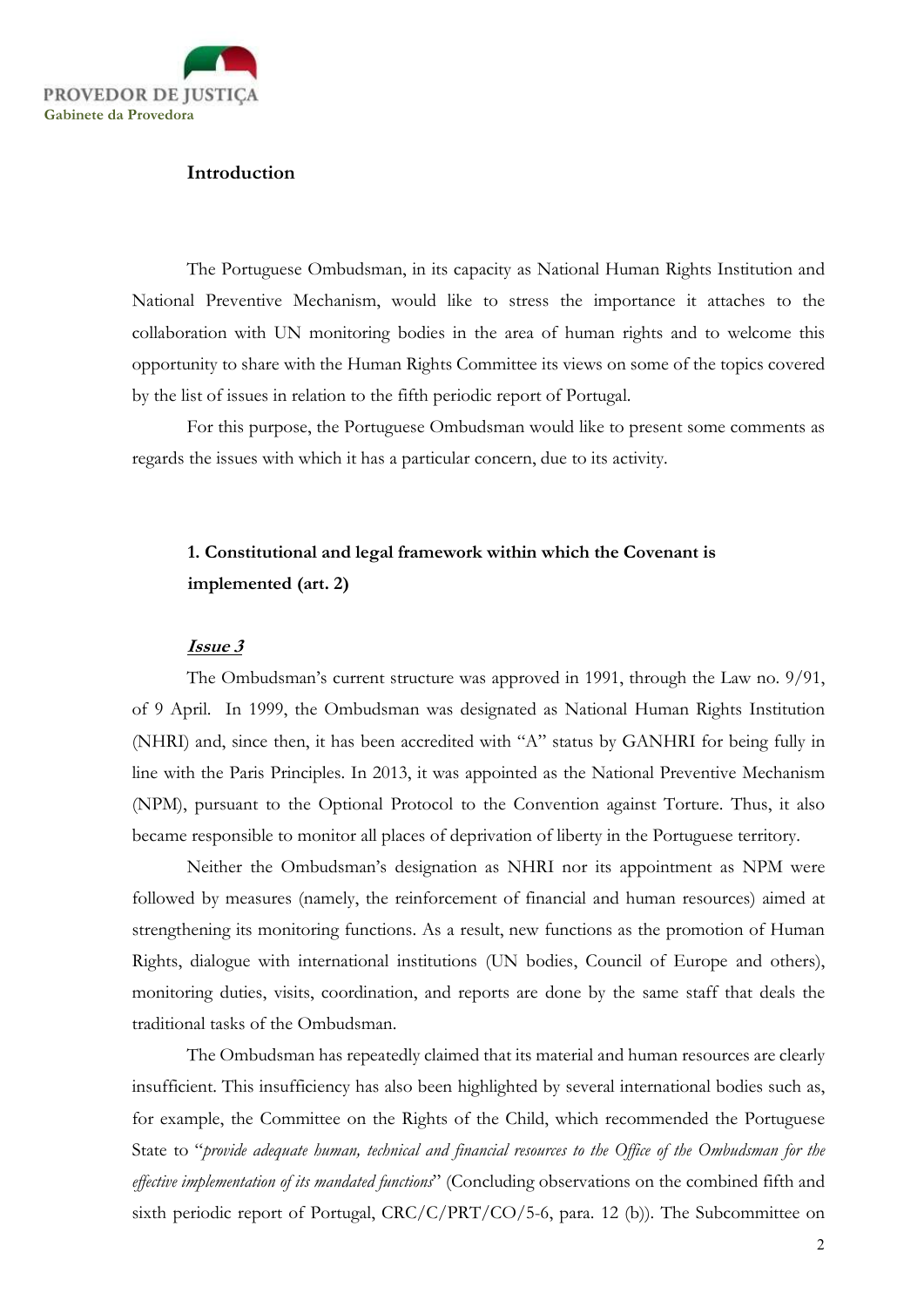

Prevention of Torture (SPT) has reaffirmed this need, in the report following its visit to Portugal (May 2018): "recalling that OPCAT article 18 (3) obliges States parties to provide NPMs with the necessary financial and human resources to undertake their work, the SPT reiterates that the NPM shall be provided with a budget sufficient for accomplishing all mandated tasks, in addition to granting the NPM the institutional autonomy to use its resources. This funding should be provided through a separate line in the national annual budget referring specifically to the NPM and not through the general budget of the Ombudsperson. This funding shall be at such a level as to allow the NPM to carry out its visiting programme, to engage outside experts as and when appropriate, to increase its human resources and to regularly access training, in accordance with its own work plan" (CAT/OP/PRT/R.2, para. 16). Finally, the Committee against Torture (CAT) mentioned in its Concluding Observations on the seventh periodic report of Portugal, from December 2019 (CAT/C/PRT/CO/7, para. 16), that "The State party should ensure the operational autonomy of the national preventive mechanism and provide it with the necessary earmarked financial and personnel resources for the performance of its work, in accordance with article 18 (1) and (3) of the Optional Protocol (see also CAT/OP/12/5, paras. 11–12).

It is, then, generally recognised that the Ombudsman is not endowed with the sufficient means that allow it to fully pursue all its competences. As a result, in order to adequately perform its duties as NHRI and as NPM, the Institution would need to strengthen its financial and human resources. In the case of the NPM, it has suggested and will continue to stress the need to create a specific structure within the Ombudsman's Office, comprised of, at least, a coordinator and two support officers. Currently, the NPM has solely one fully dedicated staff member, who is part of the Cabinet of the Ombudsperson.

# 2. Non-discrimination (arts. 2, 7, 24, 25 and 26) Issue 11

The Portuguese legal system provides for various types of social benefits aimed at protecting persons with disabilities. In order to benefit from them, applicants shall present a medical certification of the disability, of the permanent incapacity or of the dependency.

In this context, the Ombudsman has received several complaints, mostly concerning constraints in the timely allocation of the social benefits. One of the most affected benefits is the Social Benefit for Inclusion. Its acknowledgment is subject to the verification of a certain degree of disability (equal to or greater than 60%), duly certified by a Multiuse Disability Medical Certificate, issued by the Health Authority (Ministry of Health). Delays in the issuance of these documents hinder the access to this social benefit, since, pursuant to paragraph 5 of article 23 of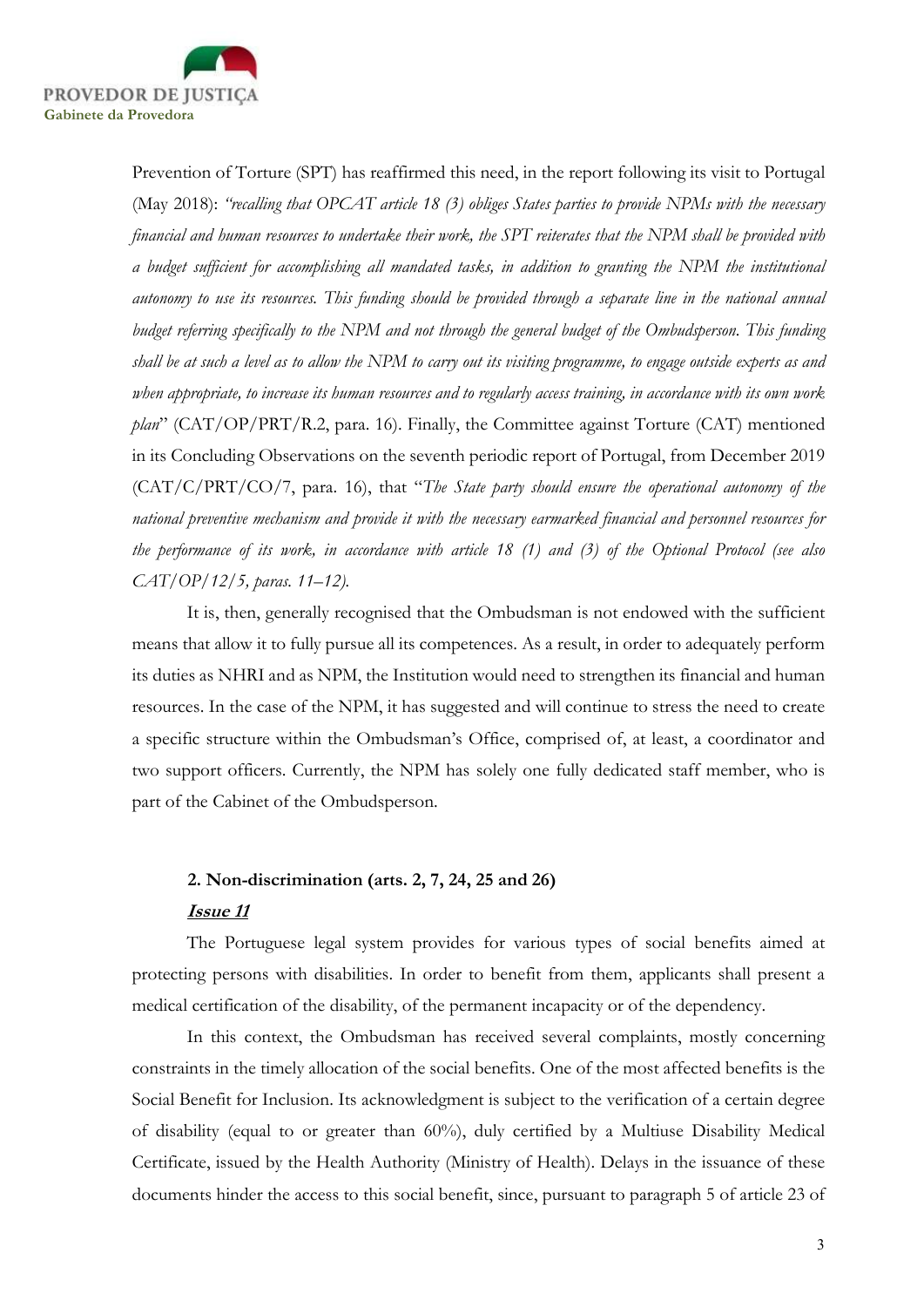

Decree-Law no. 126-A / 2017, of October 6, this benefit is only due after the month of delivery of the certification document. Following several complaints received by the Ombudsman, the Social Security Institute, IP informed that, on 01/01/2020, 1.313 citizens were waiting for the issuance of certification to be able to access to the Social Benefit for Inclusion<sup>1</sup>. Even though, after this certificate, other delays may affect the procedure. According to the same data provided by the Social Security Institute, IP, 1.596 applications – which were already issued with a medical certificate - were still pending in the Social Security Institute for a final decision.

Another social benefit worth mentioning is the Disability Pension. In addition to other legal requirements, access to this benefit is subject to the certification of the situation of permanent incapacity for work, through the Disability Verification System<sup>2</sup>. According to art. 4 (2) of the Decree-Law No. 360/87, verification commissions and appeal commissions are competent to attest the permanent incapacity for work. The Ombudsman has received complaints on delays also in this context. These delays are related not only to medical examinations by the commissions, but also in the processing and subsequent payment of the respective pensions. The same can be said regarding the dependency supplement (benefit attributed to pensioners who are in a situation of dependency and who need the help of another person to meet the basic needs of daily life), which also must be recognized by the verification commissions and appeal commissions. In all these cases, due to systematic delays, persons with disabilities may have to live unprotected for long periods of time.

Finally, the Ombudsman has also received several complaints regarding the Special education allowance - a subsidy for children and young people (up to the age of 24) with permanent disabilities, which is intended to compensate charges resulting from the frequency of suitable establishments or individual support by a specialized technician. In accordance with the law<sup>3</sup>, the application must always be accompanied by a statement from the specialist physician that proves the permanent reduction of the applicant's capacity (whether physical, sensorial or intellectual). Nevertheless, social security services can subject children and young people with disabilities to multidisciplinary medical and pedagogical assessment teams. The complaints received refer to the intervention and assessment made by these multidisciplinary teams, which, in some cases, do not confirm the medical declaration submitted by the interested parties, resulting in the rejection of the requirements.

<sup>&</sup>lt;sup>1</sup> The oldest requirement dated of 2018.

<sup>&</sup>lt;sup>2</sup> Article 17 of Decree-Law No. 187 / 2007, of May 3.

<sup>&</sup>lt;sup>3</sup> Article 4 of Regulatory Decree no. 3/2016, of 23 August.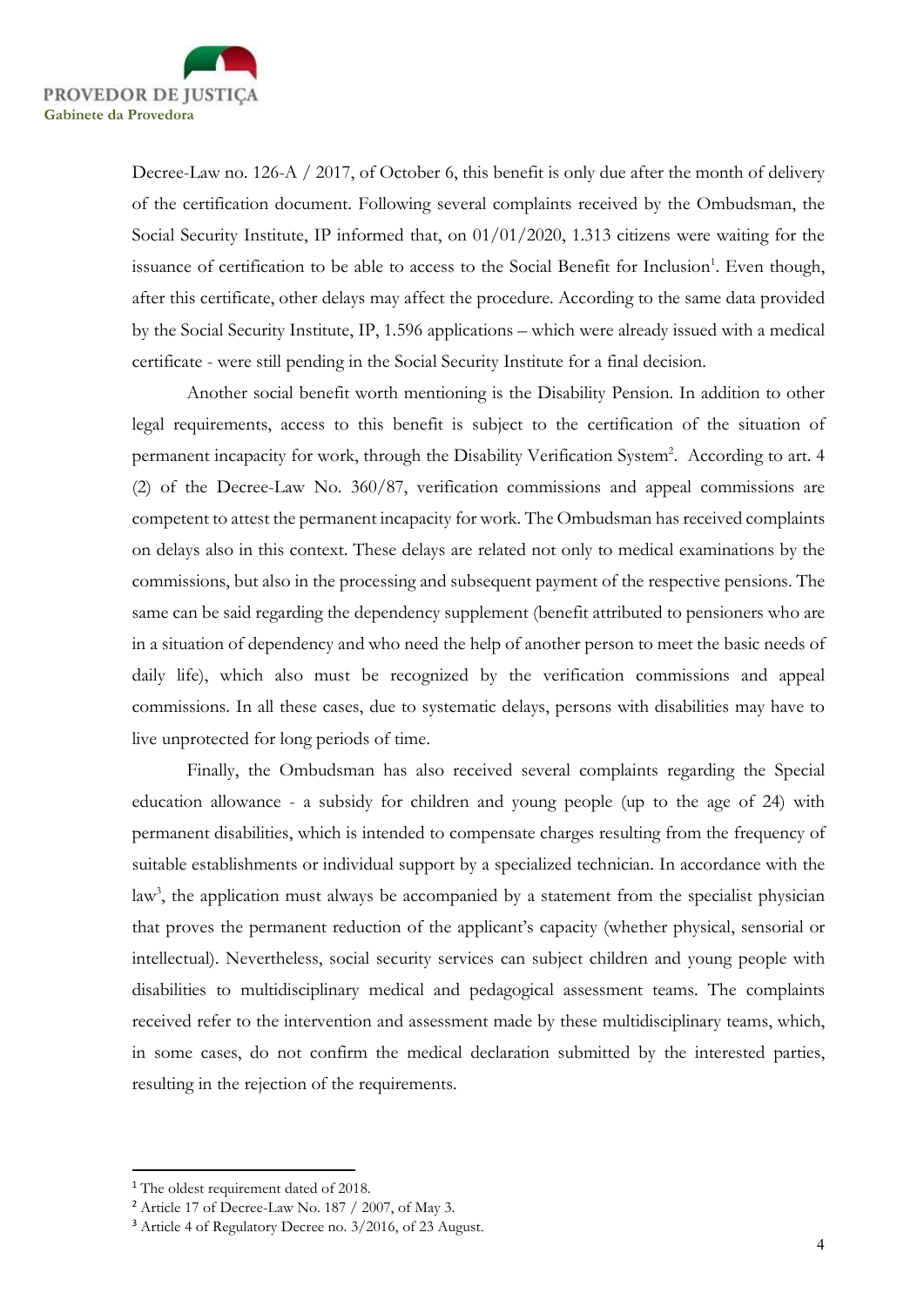

# 3. Violence against women, including sexual and domestic violence (arts. 2, 3, 6, 7 and 26) Issue 13

The Ombudsman recognizes all the efforts made during the reporting period to raise awareness and prevent domestic violence and other types of gender-based violence. However, it is still concerned with the extremely high numbers of cases of domestic violence reported in recent years. According to the latest Annual Security Report, 26.483 crimes of domestic violence were reported in 2018<sup>4</sup>.

The Ministry of Justice website presents data on convictions for domestic violence against Spouse/Similar, Domestic Violence against Minors and "other Domestic Violence". In the reporting period, the following numbers of convictions were published in the Ministry of Justice website:

|                                        | 2016  | 2017  |
|----------------------------------------|-------|-------|
| Domestic Violence (Spouse)<br>similar) | 1.528 | 1.461 |
| Domestic Violence against<br>Children  | 47    | 49    |
| Others Domestic Violence               | 409   | 403   |

The latest update refers to a total number of 1.845 convictions in 2018 (although no detailed numbers according to the types of domestic violence are available yet)<sup>5</sup>.

Although it is worth noting that the State has been developing several measures aimed at raising awareness on domestic violence against women, some victims remain less visible. That is the case of older women, who are also particularly vulnerable to fall victims of such crime. In 2018, the Hotline for Older Persons, run by the Ombudsman, received 39 calls reporting cases of domestic violence. Moreover, they are also particular vulnerable to other types of ill-treatment. The Ombudsman received 76 phone calls on abuse (whether perpetrated by the family or by the

The Annual Security Report 2018 of the Portuguese Government, p. 14. Available at: https://www.portugal.gov.pt/download-ficheiros/ficheiro.aspx?v=ad5cfe37-0d52-412e-83fb-7f098448dba7 <sup>5</sup> https://estatisticas.justica.gov.pt/sites/siej/pt-pt/Paginas/Violencia\_domestica.aspx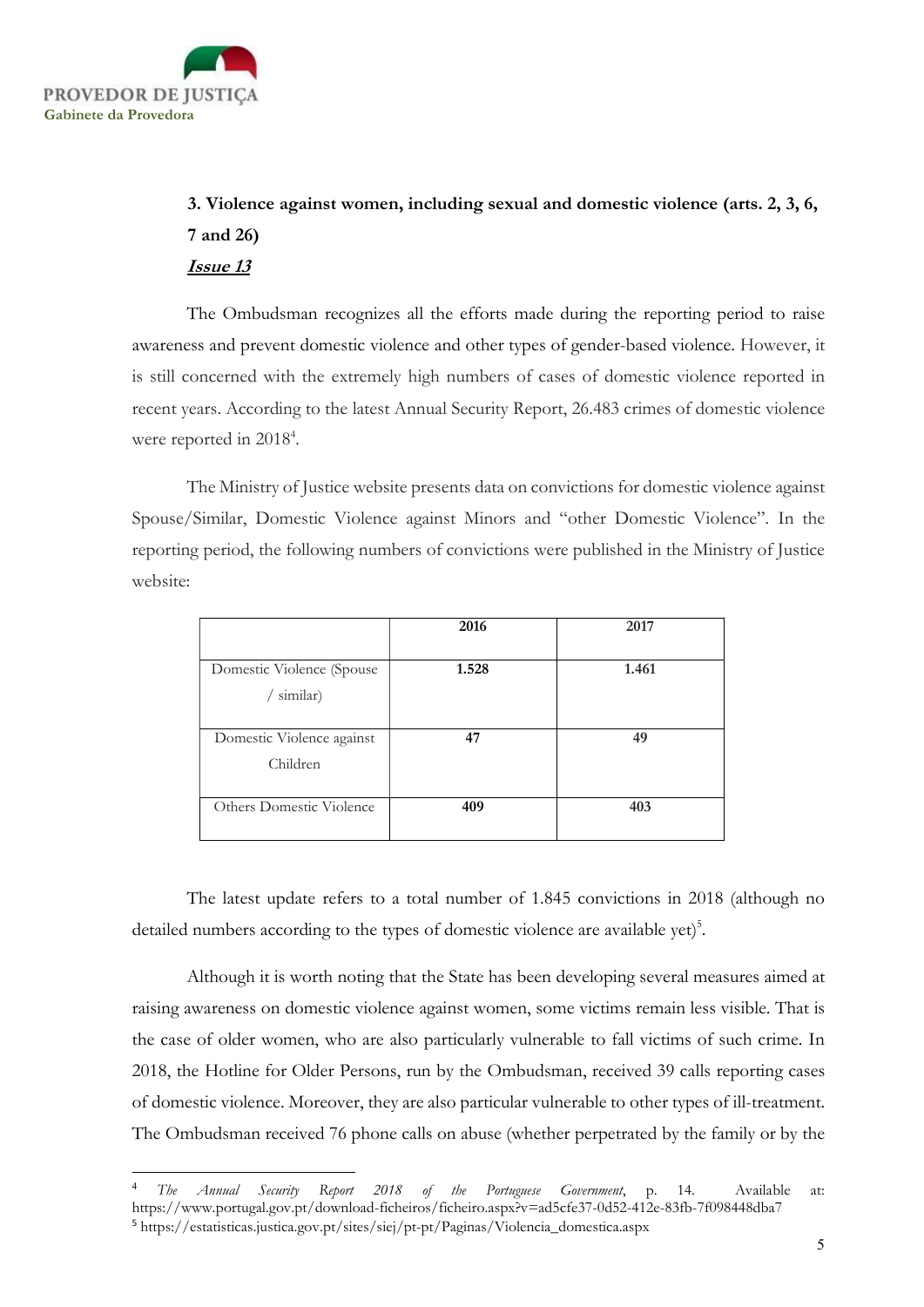

Institutions), 96 calls reporting negligence of care, 27 calls on material and financial abuse, and 10 calls on abandonment. In 2019, there were 63 calls reporting cases of domestic violence, which represented an big increase comparing to 2018. As for other types of ill-treatment, there were also more cases in 2019, which reached a total of 218 (121 calls on negligence of care, 44 on physical and emotional abuse, 42 calls on material and financial abuse, and 11 calls on abandonment).

Children affected by domestic violence in the household also remain particularly fragile. According to annual reports of the National Commission for the Promotion of Rights and the Protection of Children and Youth, in 2017 there were 8.695 children exposed to domestic violence. In 2018, this number rose to 8.801. The Children Hotline, run by the Ombudsman, received, in 2018, 10 calls reporting cases of exposure of children to domestic violence and 102 calls on ill-treatment and negligence. As for 2019, the numbers were of 5 calls on exposure to domestic violence, and 116 calls on other types of ill-treatment, including sexual abuse, and negligence.

The Ombudsman also runs a Hotline for Persons with Disabilities. Although in 2018 there were no calls to the Hotline reporting cases of violence against these persons, in 2019 there 4 calls. The Ombudsman recalls, nonetheless, that these persons are particularly vulnerable to this phenomenon and, in some cases, face more difficulties in reporting cases that affect them.

Finally, migrants and asylum seekers with temporary, precarious, or irregular status in the country may also be victims of domestic violence or other types of gender-based violence. Their situation is particularly worrisome as, due to lack of information of the Portuguese legal system or fear to report their cases to the authorities (namely for fearing deportation), they may be particularly unprotected.

4. Right to life, prohibition of torture and cruel, inhuman or degrading treatment, conduct of the security forces and treatment of persons deprived of their liberty (arts. 6, 7 and 10)

# Issues 14 and 15:

The NPM acknowledges that the time of apprehension and the first days of detention – either with time spent in police stations or in detention centres – are particularly sensitive with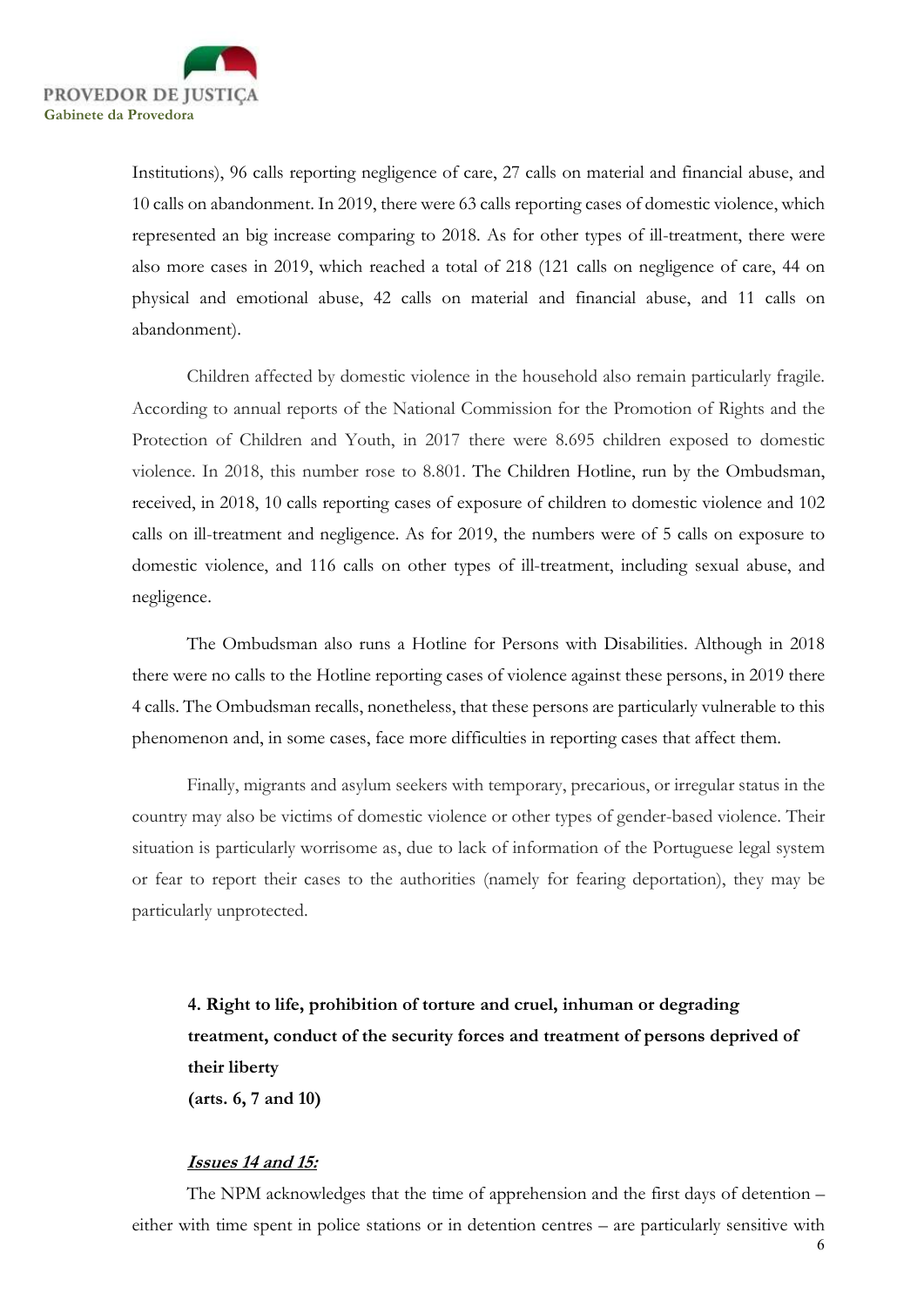

regards to the risk of torture and ill-treatment. These are moments in which the appropriate use of force and firearms by law enforcement and security forces is of key importance. The NPM monitors these situations by visiting police stations and interviewing persons deprived of their liberty therein. In addition, in its prison visits, the NPM seeks to talk to those that have most recently arrived into custody. The NPM has heard some complaints related to the use of force by the police, in particular related to the unnecessary use of handcuffs. Recognizing the difficult balance between protecting the rights of the individual and security concerns, the NPM stresses the need to ensure maximum respect for the rights of all by restricting the use of force to the minimum required and necessary in the particular case, taking into account the proportionality and seriousness of the offense.

Furthermore, the NPM recalls that instances of ill-treatment include but are not limited to abuses in the use of force by the authorities. Degrading material conditions and uncertain or punitive regimes of detention, witnessed by the NPM in some of its visits, are also within the topics to be considered in this context.

In police stations, conditions of cells are often very poor, with insufficient ventilation and lack to access to natural light or even artificial light. During these visits, the NPM observed that there are no clear rules regarding access to outdoor exercise for persons detained for 24 hours or more, being these rights granted on a case-by-case basis. Besides poor conditions of cells, some of these places lack privacy for detainees awaiting identification and interrogation, leading to unnecessary exposure of people who are already vulnerable, exacerbating the psychological pressure that these moments tend to generate. The NPM also recognizes the need to provide better working conditions for agents.

With regards to prisons, some buildings are too old and require urgent intervention to guarantee that minimum requirements of health and safety are complied with. The NPM has visited several prisons with decaying conditions and amongst these are prisons mentioned in the Committee's Report and visited in 2019: as examples, in Montijo there were severe issues with cockroaches and other bugs; in Lisbon Central, cells in some of the wings had decaying conditions, which included, inter alia, being small, humid, lacking adequate lighting, being either too cold or too warm; Caxias prison, contrarily to the Mandela Rules, lacks cells of single occupancy, with implications in terms of space, comfort and privacy, as well as potential impact on prisoners' mental health; other visits, such as the one to Alcoentre, highlighted the fact that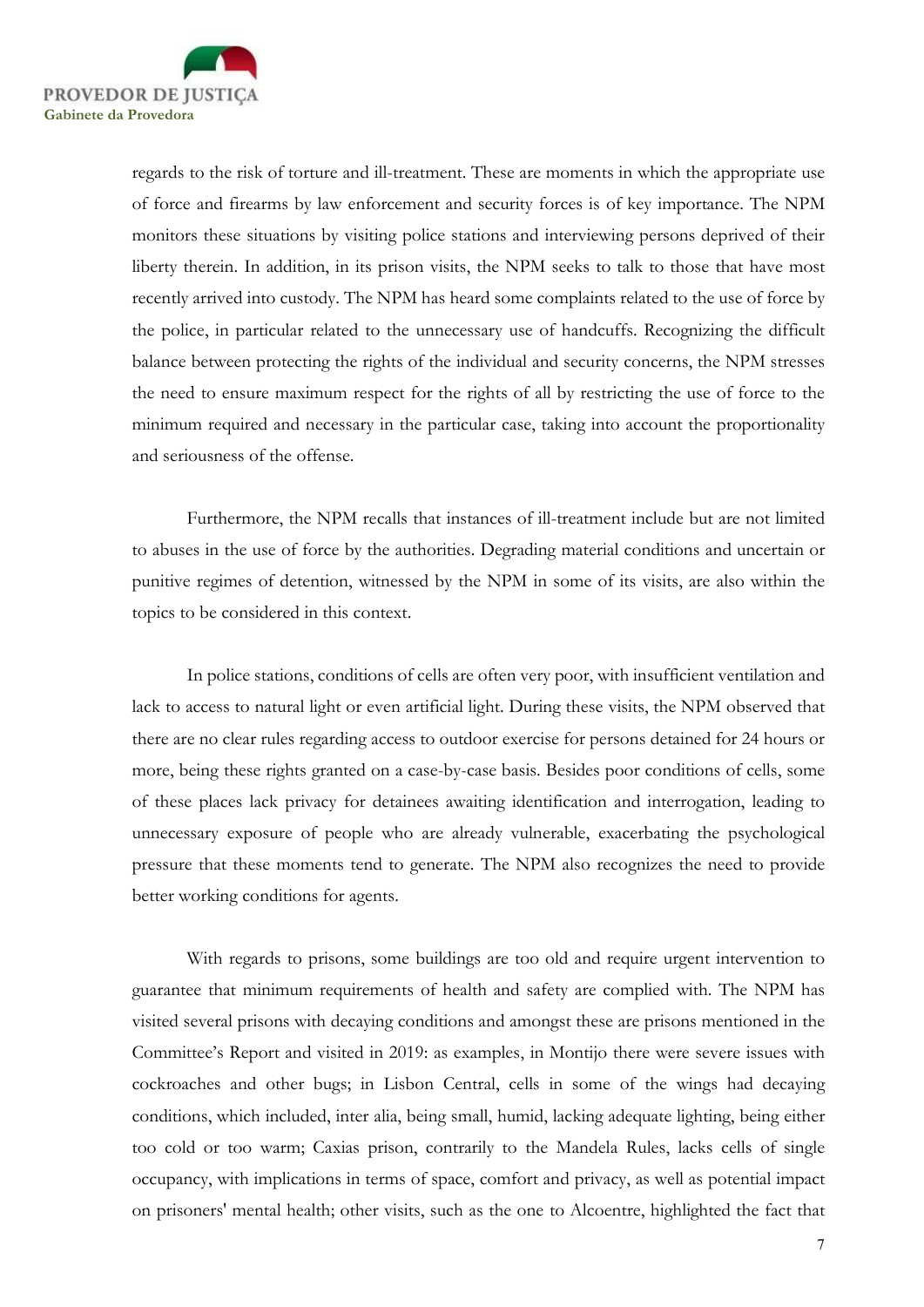

some buildings are simply inadequate to hold persons deprived of their liberty, raising safety and security concerns. Concerns related to overcrowding and solitary confinement will be analyzed under Issues 16 and 17.

The NPM is further worried as some of these issues were at the basis of the decision by the European Court of Human Rights in the case of Petrescu v. Portugal (application no. 23190/17) that held that there had been several violations to Article 3 of the European Convention of Human Rights (prohibition of inhuman or degrading treatment) on account of the conditions of detention in the Lisbon police prison and in Pinheiro da Cruz prison, where the applicant was detained between 2012 and 2016.<sup>6</sup> The judgment also considered that Portuguese domestic law did not provide sufficiently accessible and effective complaint mechanisms and remedies to prevent the continuation of the alleged ill-treatment<sup>7</sup>. Given the fact that the problems raised by the applicant affect other prisons and their inmates, the NPM will continue monitoring Portugal's response to the case, both its judicial aspects and its practical consequences, as the State is recommended to adopt different measures to improve the detention conditions it offers to citizens. Its impact, thus, remains to be seen.

 With reference to the information available on the number of complaints lodged and cases initiated against officials who have disrespected the safeguards to persons deprived of their liberty, the NPM reiterates its position that this data is of the utmost importance, as it is related to violations of the detainees' guarantees and is an important instrument to monitor the compliance with all these guarantees. As did the Committee's Report, it urges further data collection and publicity of such data.

 Finally, when it comes to prompt medical examinations being carried out during the investigations of allegations of inflictions of torture or ill-treatment, the NPM has witnessed situations in prisons in which the legal framework is complied with when it comes to the flagging

<sup>6</sup> Under Articles 43 and 44 of the Convention, the Chamber judgment is not final. During the three-month period following its delivery in early December 2019, any party may request that the case be referred to the Grand Chamber of the Court.

<sup>7</sup> In the context of measures taken to raise awareness of detainees about the existence of complaint mechanisms regarding cases of alleged torture or ill-treatment by State officials, the Ombudsman applauds the measure adopted by the Directorate-General for Reinsertion and Prison Services for reinforcing the diffusion of the Ombudsman's Blue Line number, usually placed near telephone booths. However, the NPM has already been to prison facilities where the connection to the Ombudsman's office was not successful. Therefore, it is paramount to reinforce the information of the NPM / Ombudsman's role, and to confirm that all means to address this entity are effectively granted. The NPM has started distributing leaflets during its visits, to increase its visibility. In the Petrescu v. Portugal case, the Court's decision argued that Portugal had not shown that the Ombudsman's non-binding recommendations would make it possible to secure rapid improvements in the conditions of detention that lead to the complaints.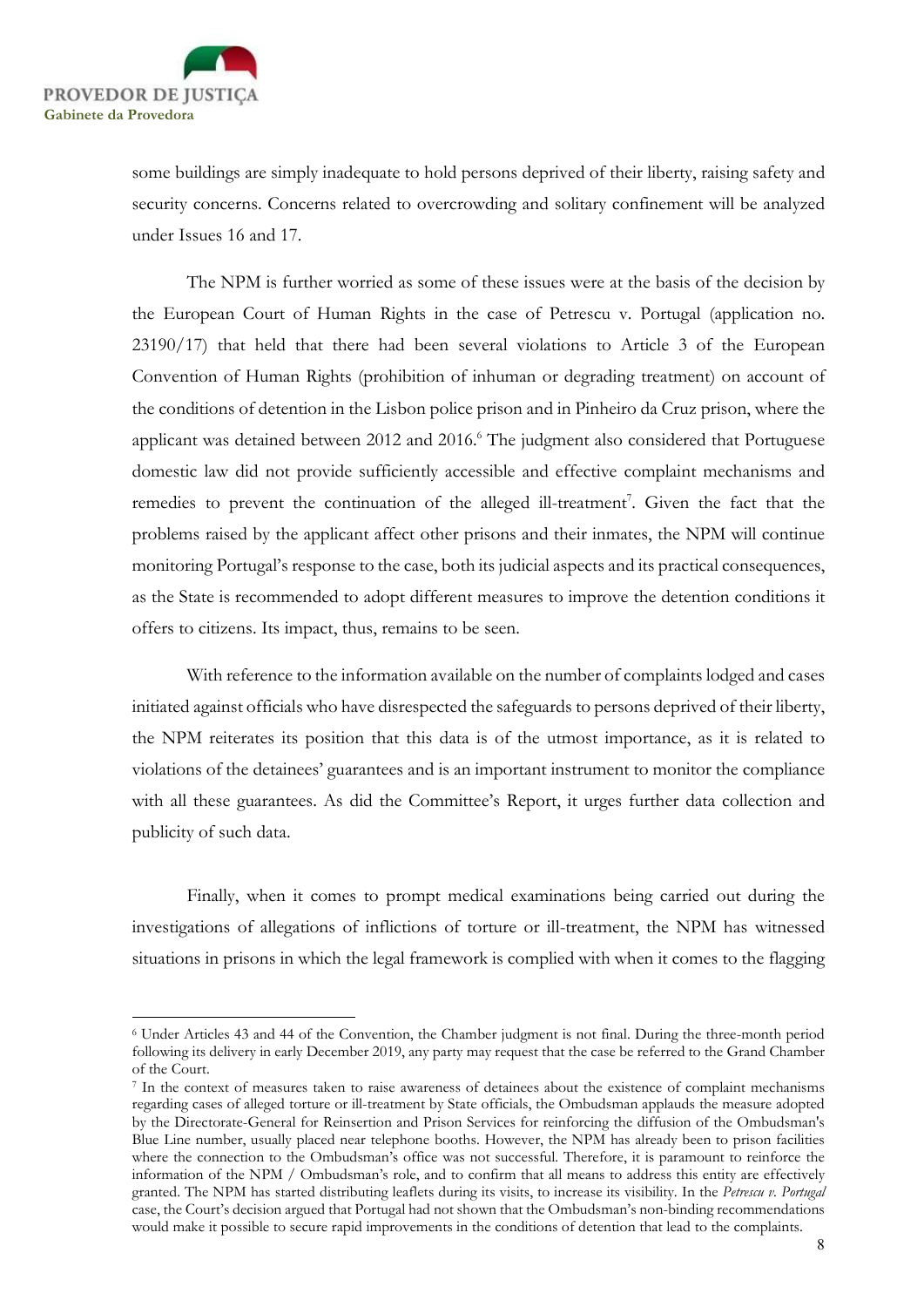

of such situations, with adequate reporting that includes the use of photographs. However, it has received reports that at times such exams are conducted by nurses instead of doctors, due to unavailable staff at the time of arrival to the prison. This can have negative consequences for the adequacy of proper evaluation.

## Issue 16

The Ombudsman welcomes the measures that have been leading to a decrease of the Portuguese prison population since 2016. The reduction in the number of prisoners has ensured that, despite being close to 100% occupancy rate, there is no overall overcrowding in the Portuguese prison system. Nonetheless, while overall there is no overcrowding, there are numerous overcrowded prisons, in particular smaller institutions, which requires rethinking the distribution of prisoners within the system. Further, Portugal is still well above European average and median in number of prisoners per 100,000 inhabitants. The Ombudsman believes that reducing the prison population is fundamental to preventing situations of torture and illtreatment, and thus applauds the current trend that was supported by recent legal developments (namely, the adoption of the Law No. 94/2017, of August 23, referred to in the Portuguese State's response to the Committee's Report) that created non-custodial alternatives to enforce prison sentences under two years. The same can be said regarding the revocation of the prison punishment carried out on free days.

The Ombudsman also takes the opportunity to welcome the 2017 multi-annual strategy for requalification and modernization of the prison system (also referred to in the State's response), including the closure of eight prison establishments. The NPM has noted in its visit reports that other establishments not mentioned therein – such as the psychiatric clinic at Santa Cruz do Bispo Prison, the main block of Alcoentre Prison and Montijo prison – also lack adequate conditions for housing detainees and should thus be either closed or subject to significant reform in the near future. In addition, as stated by the Portuguese State's response, there are advanced plans to build two new prisons for around 600 inmates each, with innovative designs inspired by evidence-based research on prison architecture. This is, of course, encouraging news and a step in the right direction.

Despite these developments, the uncertainty about how and when the changes will occur, with no clear schedule for their implementation, can block efforts to improve the prisons that are to be closed, something that the NPM observed during recent visits to the Lisbon and Setúbal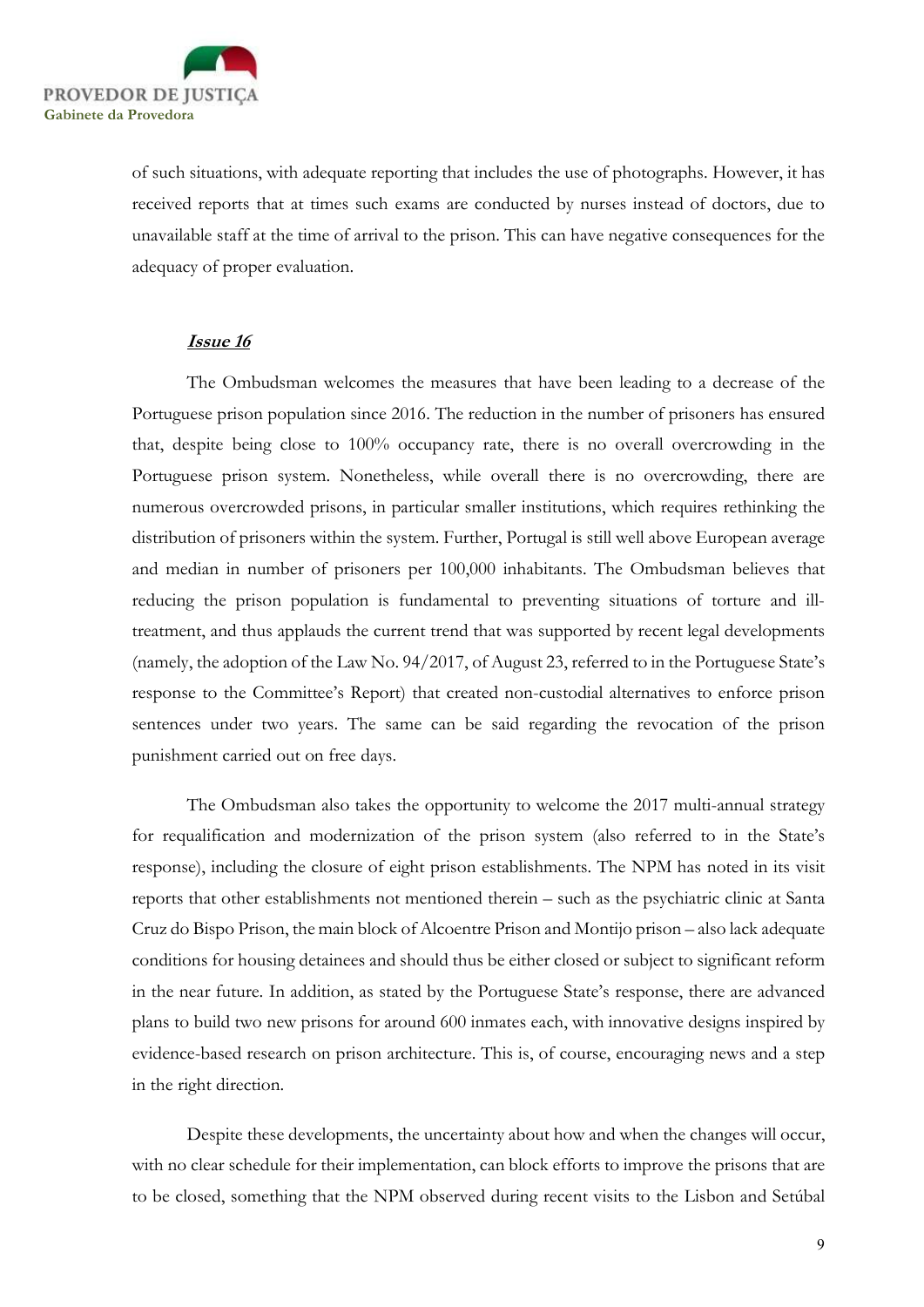

prisons. Without knowing for how long they will remain open, it becomes harder to decide what investments to make. Furthermore, it would be useful to understand when the two new prisons are expected to open, as it could better inform the allocation of resources within the prison system as well as the distribution of the prison population. Indeed, the distribution of inmates can lead to added strains to the prisons' network, both between prisons and within prisons. It has led to some challenges in separating remand and convicted detainees, vulnerable populations, young and older offenders, among others. Moreover, the lack of clear purposes and criteria can be detrimental to the effective sense of progression within the system, impacting both life in custody and reintegration efforts. Due to the heterogeneity of the Portuguese prisons – in terms of size, occupancy rate, and occupational opportunities (labor, education, leisure) – and its impact on (different) incarceration experiences, rethinking these matters is all the more relevant and could add more consistency to the prison system as a whole.

With regards to the fact that the inmate is a user of the National Health Service like any other citizen, as stated in the State's report, the NPM notes with apprehension that, while this is true, the lack of human resources – most notably prison guards – and also material resources, has had negative consequences on inmates' access to health care. There were multiple occasions in which medical (and other) appointments had to be cancelled or postponed, sometimes last minute, due to the absence of available staff to supervise transportation, generating feelings of frustration and anger in the prison population, who often reported not being looked after. The potential health consequences cannot be taken lightly. As various prison staff explained to the NPM, there is a need to prioritise urgent appointments, which often means overlooking others. The lack of prison guards is indeed one of the themes the NPM is most concerned with in relation to prisons, as its effects are felt in multiple areas of prison life.

When it comes to drug abuse in prisons, the NPM ought to praise successful initiatives in this regard that have been implemented. The therapeutic programs that include drug-free units that separate those who suffer from addiction from the rest of the prison population are good examples, such as the G Wing of the Lisbon Prison: in a separate building and with conditions that greatly contrast with the grave deficiencies of the main building, the atmosphere itself felt humane. The NPM knows that for logistical reasons such initiatives are not always possible, but they do point towards the desirable path when thinking of penal reform. These initiatives, among others that have been recently discussed by the Directorate-General, such as measures that facilitate contact with the outside world, or legislative changes as the Decree-Law No. 97/2019, that regulates the prioritizing of non-carceral alternatives to the deprivation of liberty of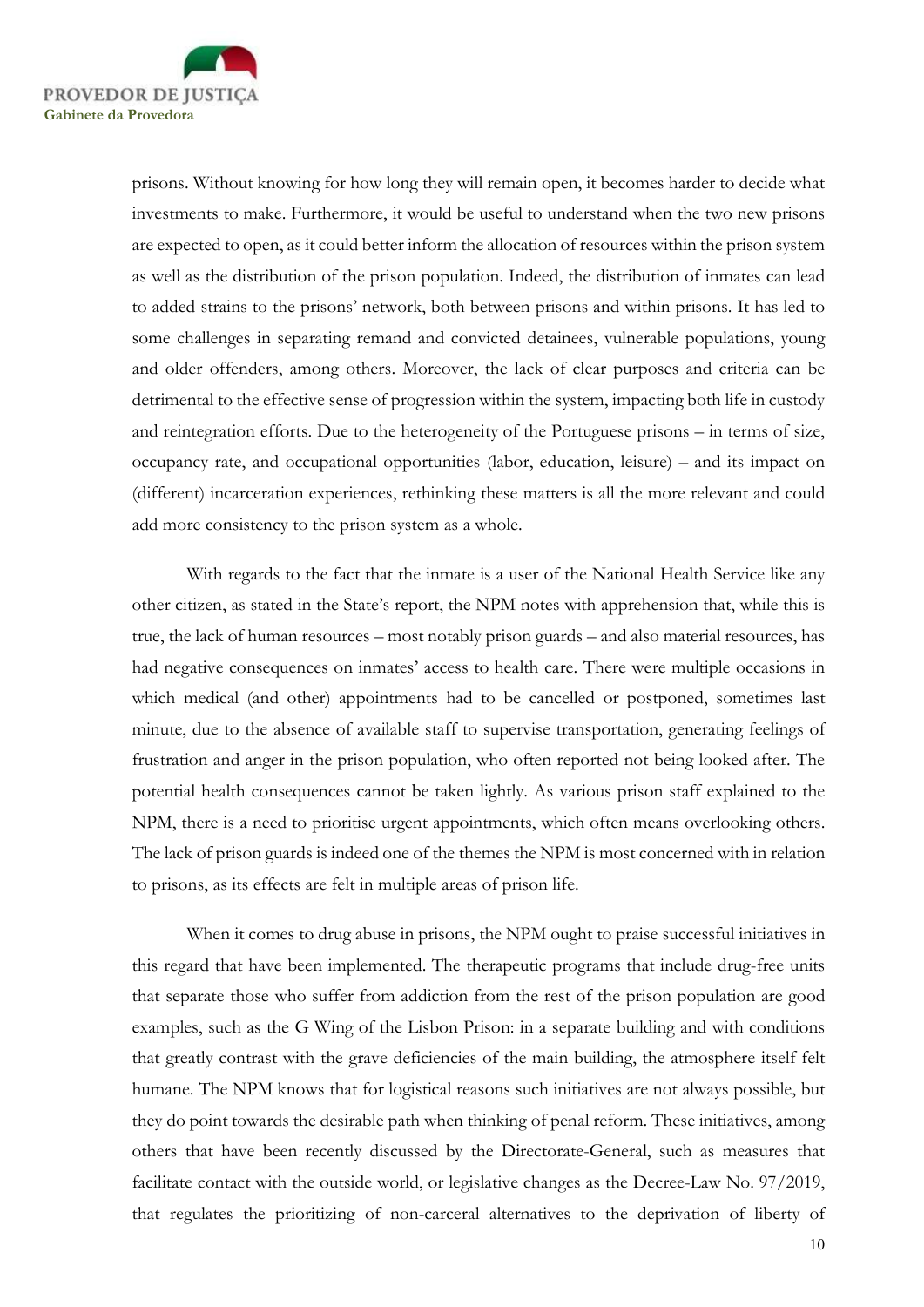

unimputable individuals, are also noteworthy positive developments.

#### Issue 17

As mentioned in the State's Report, a recent recommendation issued in November 2019 by the Director-General has exhorted prison establishments' directors to refrain from imposing the disciplinary sanction of solitary confinement for periods over 15 days. In practice, this aligns Portugal with international jurisprudence on the matter and represents a positive change. However, the law has yet to be amended, as the article 105 of the Code of Execution of Sentences and Custodial Security Measures was not changed pursuant to this recommendation. Thus, the legally maximum duration for the sanction continues to be 21 days, although the SPT has recommended that "ensure, including through changes in legislation if necessary, that the maximum period of placement in solitary confinement does not exceed 15 consecutive days" (CAT/OP/PRT/1, para. 81). In addition, its regime is no different for minors under the age of 18, even if its application is "very exceptional and usually does not exceed 15 days", as argued in the State's Report. The NPM believes that the content of the recommendation and its practice should be enshrined in the Code and should not include in its provisions the possibility of its application to minors.

Indeed, the NPM is particularly worried, in the realm of the Administration of child justice, that child confinement in a disciplinary room may still be applicable. Although such disciplinary measure is not foreseen as such in the cast of disciplinary measures enshrined in art. 194 of the Educational Guardianship Law, it is still referred in art. 205 (3)(a)), and disciplinary rooms exist in the Educational Centres that were visited by the NPM. Moreover, art. 183 foresees the precautionary isolation measure, which may take place in a specific room. Recently, the Committee on the Rights of the Child urged the State to prohibit and abolish the use of solitary confinement to punish children and immediately remove all children held in solitary confinement (CRC/C/PRT/CO/5- 6, para. 44 (c)).

The Ombudsman has received several complaints regarding disciplinary procedures in prisons over the recent years. As its 2018 annual report points out, the role that the legal protection system plays in the disciplinary action is not clear, in particular at the stage prior to any appeal to the Courts. Although several local social security services show due diligence in analysing the submitted applications, their articulation with the disciplinary proceedings is not always straightforward. On the other hand, the length of the procedures is usually long and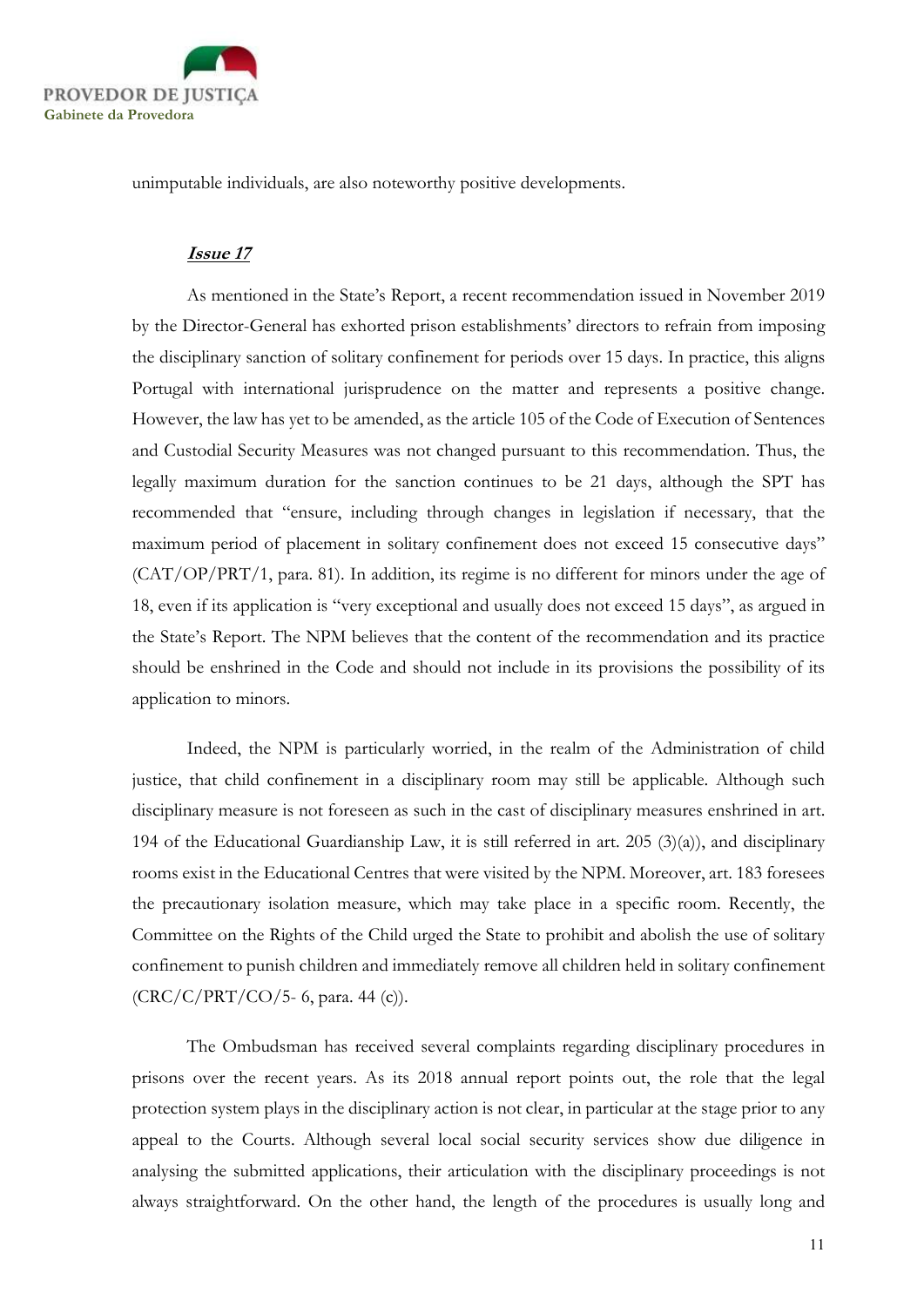

unpredictable. This contributes to the perception that the disciplinary procedures are obscure and not transparent to inmates. In this context, the Ombudsman highlights that the SPT recommended Portugal that "the disciplinary proceedings in prisons are speedily processed and that measures are put in place to allow prisoners to appeal against the imposition of disciplinary sanction" (CAT/OP/PRT/1, para. 81).

# 5. Treatment of aliens, including refugees and asylum seekers (arts. 7, 9, 10, 13, 24 and 26)

## Issue 20:

Over the last two years, the Ombudsman's activity, in its quality as NPM, has focused with special acuteness on migrants' temporary detention centres. Its main attention has been devoted to the detention centres located at the external borders (airports). In Portugal, there is only one "ordinary" reception centre – the Santo António do Porto Housing Unit (UHSA). All other centres are detention centres located at the airport's external borders (EECIT). The UHSA is intended primarily for the detention of immigrants awaiting the execution of a removal order or expulsion decision. As a rule, foreigners whose entry into the country is refused, as well as asylum seekers to whom detention applies, are held in the airports' EECIT.

These centres present several challenges that may encompass risks for the personal integrity of the detainees. They have only two wings, which separate asylum seekers and other migrants whose entry in the national territory was refused (in Lisbon) or Men and Women migrants (as it is the case in Porto). In the case of the Lisbon's EECIT, each wing has only two dormitories: one for men and other for women, which have several bunk beds and also accommodate children. These places are often overcrowded. In the worst cases, migrants have to sleep in mattresses on the floor – both in the dormitories, the corridors and the dining room. There are no leisure areas, apart from a small concrete patio. Moreover, detainees barely hold personal goods besides clothes, and contacts by phone are severely restricted<sup>8</sup>. The NPM is extremely concerned with the manifestly insufficient contacts with the outside world and the lack of psychological monitoring. Besides the periodic visits of the *World Doctors* NGO, no regular health care is provided to detainees. These conditions are particular worrisome due to the fact

<sup>&</sup>lt;sup>8</sup> In this aspect, see the National Preventive Mechanism Annual Report of 2018 (p. 43), which states, *inter alia*, that phone contacts were allowed, in the Lisbon EECIT, only for a maximum period of 5 minutes during the whole stay.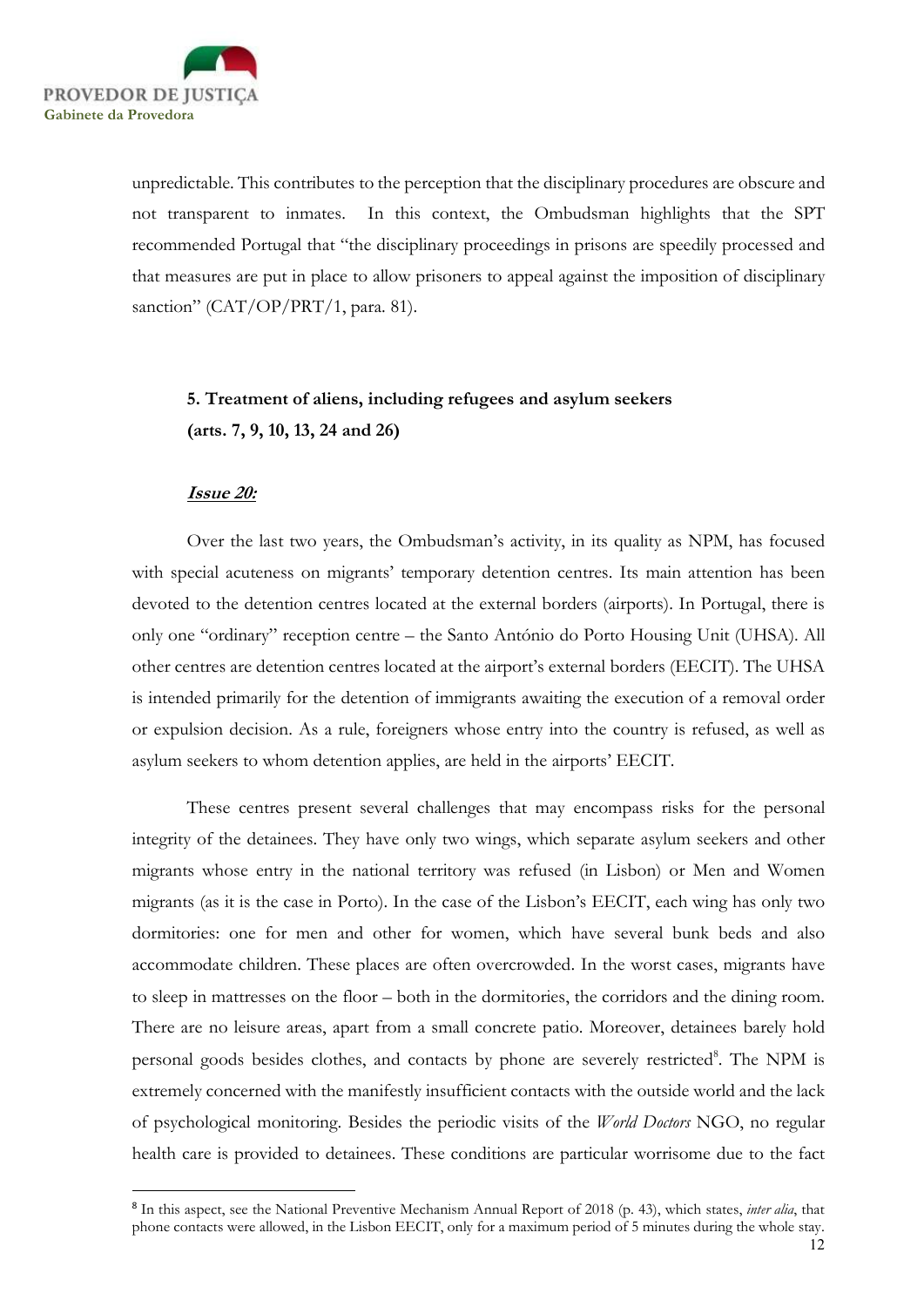

that, according to the Portuguese Immigration and Asylum laws, detention can last for a maximum period of 60 days.

Following NPM's visits and conclusions, which were dully discussed with the Ministry of Internal Affairs, the latter has made a compromise to open a new detention centre in Almoçageme during 2019, mostly to receive people that currently are admitted by the Lisbon's airport EECIT. However, to the present date, the new centre has yet to open (mostly due to a judicial injunction decision, following a request by the residents living in the area), and detained migrants and asylum seekers are maintained in the EECIT's facilities for up to 60 days in most of the cases, according to reports received by the NPM during its visits.

### Issue 21

The Ombudsman is also concerned with the fairness of administrative procedures on immigration and asylum, due to the high number of complaints received due to delays on the decision-making process. Most complaints received in 2019 concerned delays in decisions on the regularisation of the migrants' status due to humanitarian grounds (art. 123 of the Immigration Law<sup>9</sup>). This regularisation possibility does not correspond to a subjective right of the applicant, but to a discretionary power of the Minister of Home Affairs. Even though, its procedure frequently starts with an application from the interested person. After this application, the Administration is taking many months – sometimes even more than a year – to reach a final answer. The high number of complaints against this situation (169 complaints in 2019) is worrisome, especially due to the lack of transparency of this particular procedure.

A high number of delays is also verified in decisions on regularisations for work purposes, foreseen in art. 88 of the Immigration Law (the Ombudsman has received 67 complaints in 2019), in decisions on family reunification (26 complaints, in the same year), and on the renewal of residence permits (22 complaints). The reported delays in these realms may also last from several months up to one year. Cases of family reunification and residence permits' renewals are particularly troubling, since they compromise the enjoyment of the human rights to family unity and to private life, as enshrined in Article 17 of the Covenant. Although the majority of these complaints are related to immigration law, there are also some complaints on delays regarding authorisations for family reunification of refugees or renewals of the international protection's

<sup>9</sup> Law no. 23/2007, as last amended by Law no. 28/2019, de 29/03.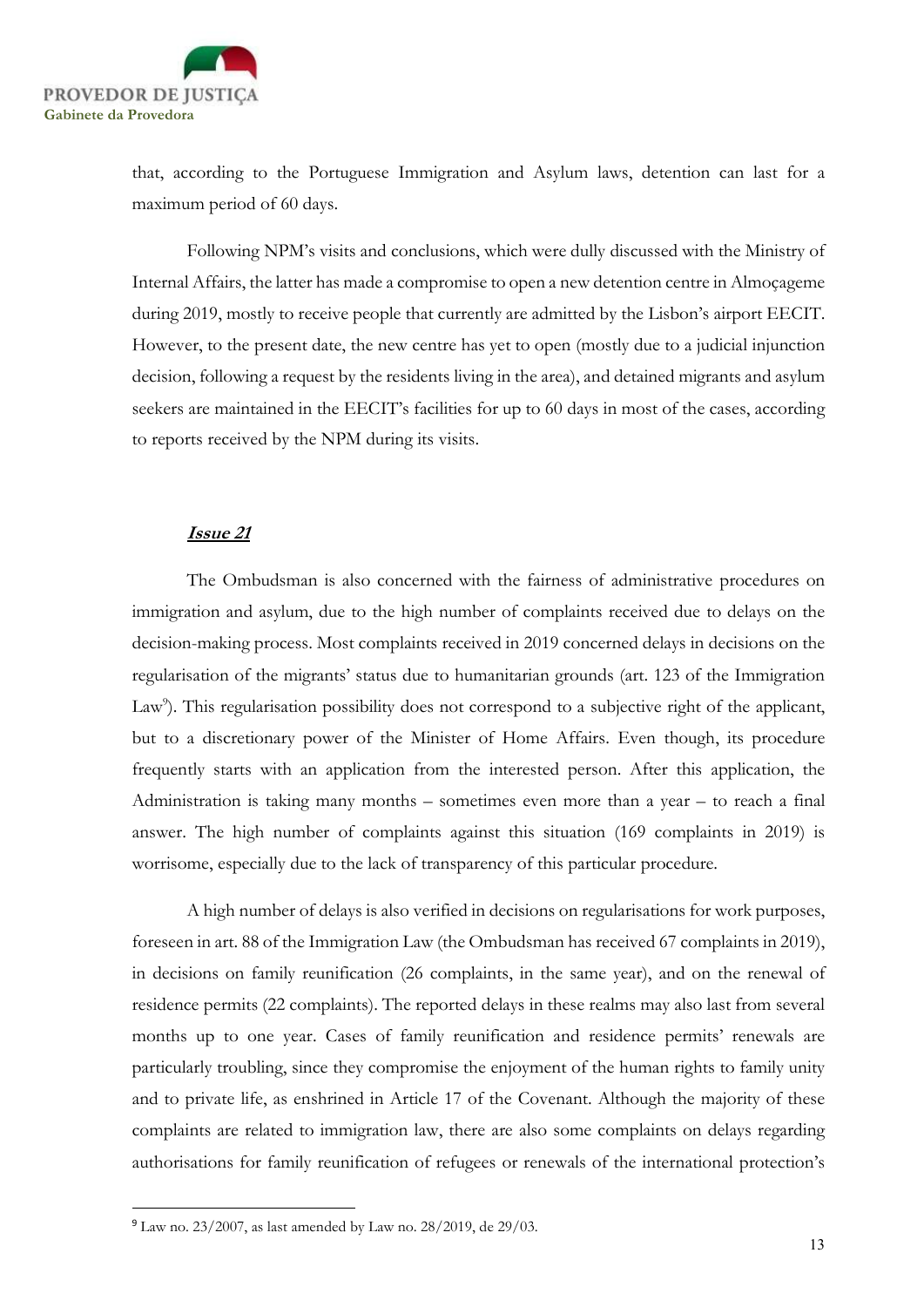

status. Finally, although less abundant, the Ombudsman has also received some complaints about delays in the recognition of refugee or subsidiary international protection status. This last scenario is also of the utmost importance, since asylum seekers may remain in the territory for large periods of time without them being recognised as refugees of subsidiary protection holders.

As for measures taken to ensure that every person seeking asylum enjoys all existing procedural guarantees, several asylum seekers who were detained reported to the NPM that they were unaware of whether a decision had already been taken on their case, or which was its content. Legal information to asylum seekers is normally given by the Portuguese Refugee Council, an NGO that provides support to asylum seekers and assists them during the judicial appeal phase. However, this organisation only participates in the procedure *after* a decision refusing to grant asylum has been issued. Thus, until such decision, asylum seekers are fully dependent on the information provided by the Aliens and Borders police.

The right to promptly access to a lawyer is also jeopardized in some cases where migrants are detained. Although the law guarantees that detainees must be informed at the outset, in a language that they understand, of the right to a lawyer at all stages of the procedure and of the right to contact with them in private, some practices have been adopted – mainly in the Lisbon EECIT centre – that hamper this right. According to the understanding of the Aliens and Borders Police, a foreigner may only contact a lawyer after lodging an asylum application. As a consequence, the administration prevents migrants to be accompanied by a lawyer while making their first statements at the borders. Notwithstanding, legal assistance at that stage may be essential, as it helps to articulate a consistent justification for international protection. The presence of a lawyer can also contribute to the proper registration of an asylum application. In fact, in the latest NPM's visit to the centre Lisbon EECIT, two women claimed that they had requested asylum for several times, but the Aliens and Borders Police had not yet registered the application – a situation which was corrected during the NPM visit. Although the lack of registry was not proven, assuring that a lawyer may be present may provide legal certainty to both parts. This is especially serious because, until the registration of an asylum application, migrants may remain in the EECIT's wing of entry refusals and be returned to their country of origin at any time.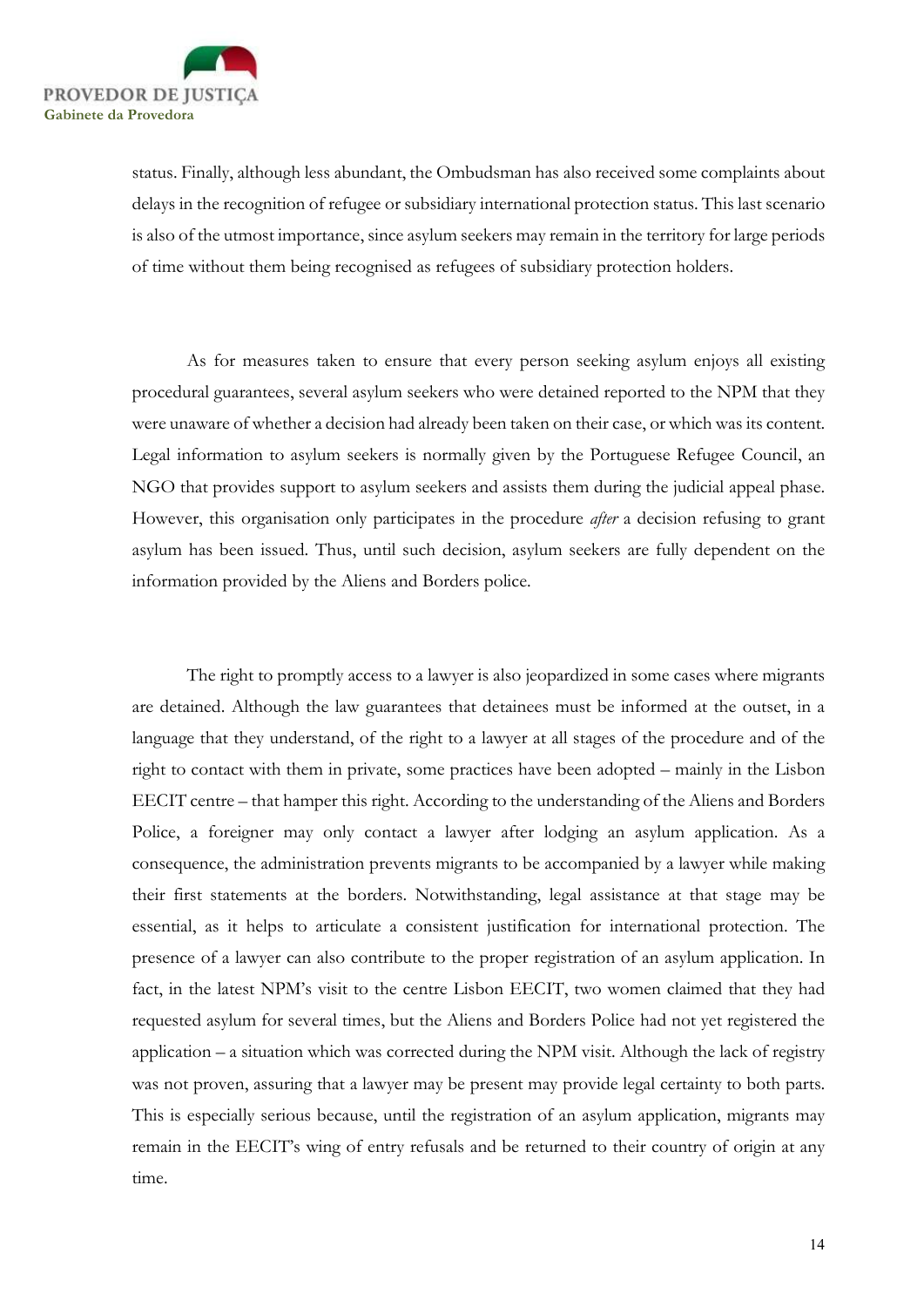

Nonetheless, the right to access to a lawyer may be hindered at the Lisbon EECIT even at later stages of the procedure. In order to enter into the international airport's international area, lawyers must be accredited by the airport's administration and pay a daily fee – which currently amounts to 13 euro. This accreditation procedure is often lengthy. The Ombudsman received reports of detainees who claimed that their lawyers had to wait several hours before being allowed to enter in the EECIT. In cases concerning to aliens detained in entry refusals' wing, this led to situations where lawyers were only admitted entering after the migrant had already been removed to his or her country of origin.

## Issue 22

According to Article 35-A,  $\S$ 1, of the Asylum Law<sup>10</sup>, asylum seekers are not subject to detention solely based on the fact that they have applied for international protection. However, n. 3 of that Article allows the detention of asylum-seekers who have lodged their application at the border posts or in the context of applications made following a decision on removal from the national territory. These provisions were added by the Law no. 26/2014, which amended the Asylum Law. While Article 35-A states that such measures can only be applied in cases where "no other less serious alternative measures can be effectively implemented", the Ombudsman has witnessed that detention is applicable in a systematic basis and by default to every irregular migrant or asylum seeker that presents themselves at the border.

Stays in these temporary centres that exceed 48 hours must be authorized by the competent court. Yet, this guarantee has not been sufficient to reduce the number nor the frequency of administrative detentions. That is because – as already confirmed by the Aliens and Borders Service and by judges of the competent court – judicial authorisations to remain in the centre are requested and given by fax, without hearing the detainee in person. Judicial control may then be reduced to a mere formal step. Without hearing the person whose claim is at stake, the judge will be prevented from achieving a broad understanding of the personal circumstances of the detainees, including accompanying family members, their possible consideration as "especially vulnerable persons", and so forth. It may also prevent the application of alternative

<sup>10</sup> Law No. 27/2008, of 30 June, as last amended by Law n. 26/2014, of 05 May.